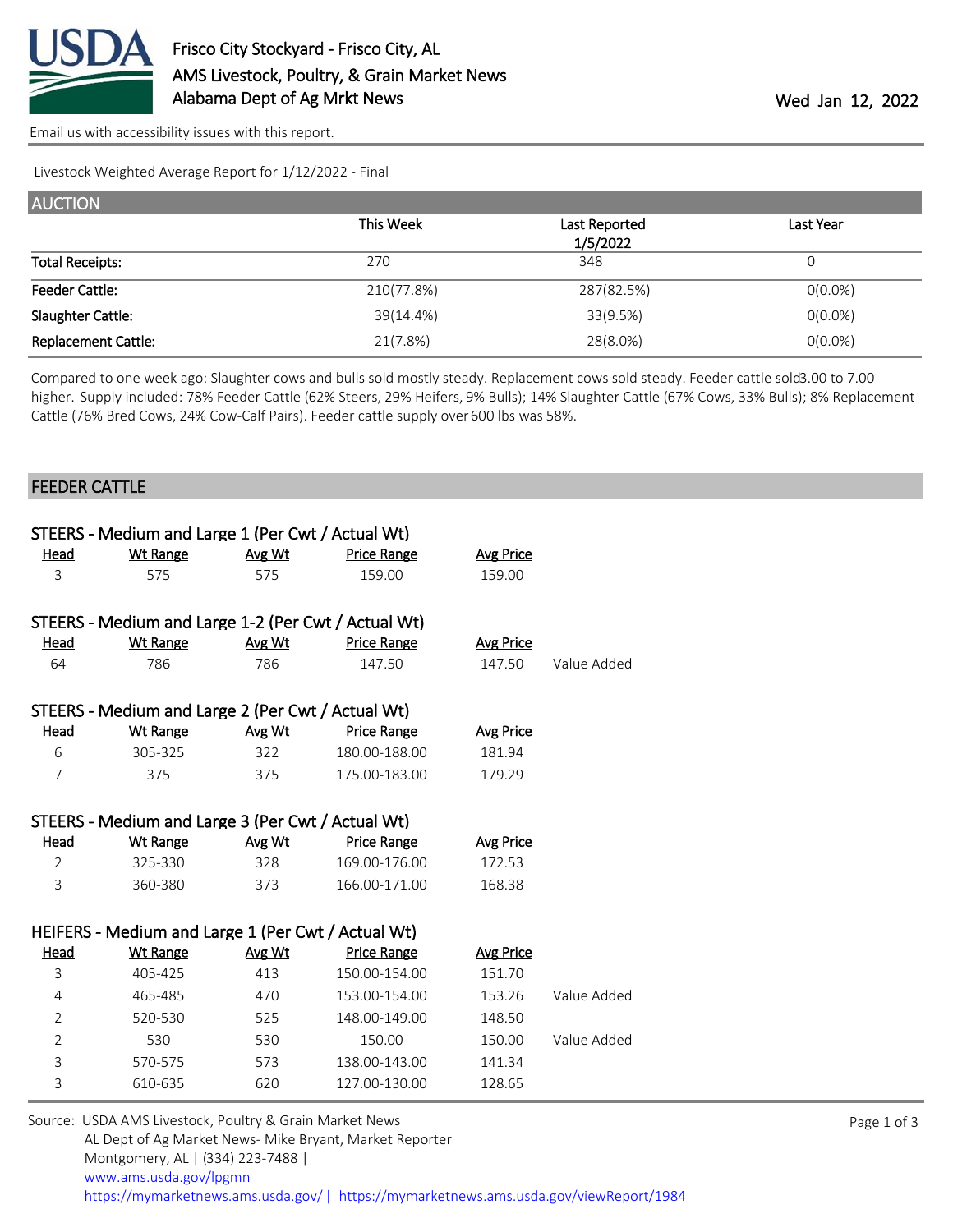

[Email us with accessibility issues with this report.](mailto:mars@ams.usda.gov?subject=508%20issue)

| 7              | 642                                                     | 642             | 137.00                                                  | 137.00             | Value Added      |             |
|----------------|---------------------------------------------------------|-----------------|---------------------------------------------------------|--------------------|------------------|-------------|
|                | HEIFERS - Medium and Large 2 (Per Cwt / Actual Wt)      |                 |                                                         |                    |                  |             |
| <b>Head</b>    | <b>Wt Range</b>                                         | Avg Wt          | <b>Price Range</b>                                      | <b>Avg Price</b>   |                  |             |
| $\overline{4}$ | 305-340                                                 | 324             | 145.00-149.00                                           | 146.47             |                  |             |
| 3              | 365-395                                                 | 380             | 144.00-149.00                                           | 145.95             |                  |             |
|                | HEIFERS - Medium and Large 3 (Per Cwt / Actual Wt)      |                 |                                                         |                    |                  |             |
|                |                                                         |                 |                                                         |                    |                  |             |
| <b>Head</b>    | <b>Wt Range</b><br>315-330                              | Avg Wt          | <b>Price Range</b>                                      | <b>Avg Price</b>   |                  |             |
| 3              |                                                         | 322             | 135.00-144.00                                           | 140.69             |                  |             |
| 3              | 385-395                                                 | 388             | 136.00-141.00                                           | 137.99             |                  |             |
| 3              | 515-520                                                 | 517             | 117.00-125.00                                           | 121.35             |                  |             |
|                | BULLS - Medium and Large 2 (Per Cwt / Actual Wt)        |                 |                                                         |                    |                  |             |
| <b>Head</b>    | <b>Wt Range</b>                                         | Avg Wt          | <b>Price Range</b>                                      | <b>Avg Price</b>   |                  |             |
| $\overline{2}$ | 440                                                     | 440             | 164.00-169.00                                           | 166.50             |                  |             |
| $\overline{2}$ | 465-495                                                 | 480             | 156.00-166.00                                           | 160.84             |                  |             |
| $\overline{2}$ | 605-635                                                 | 620             | 130.00-139.00                                           | 134.39             |                  |             |
| $\overline{2}$ | 655-685                                                 | 670             | 131.00-132.00                                           | 131.49             |                  |             |
| $\overline{2}$ | 735-745                                                 | 740             | 115.00-120.00                                           | 117.48             |                  |             |
|                |                                                         |                 |                                                         |                    |                  |             |
|                | BULLS - Medium and Large 3 (Per Cwt / Actual Wt)        |                 |                                                         |                    |                  |             |
| <b>Head</b>    | <b>Wt Range</b>                                         | Avg Wt          | <b>Price Range</b>                                      | <b>Avg Price</b>   |                  |             |
| $\overline{2}$ | 440-445                                                 | 443             | 145.00-149.00                                           | 147.01             |                  |             |
|                | <b>SLAUGHTER CATTLE</b>                                 |                 |                                                         |                    |                  |             |
|                | COWS - Breaker 75-80% (Per Cwt / Actual Wt)             |                 |                                                         |                    |                  |             |
| <b>Head</b>    | <b>Wt Range</b>                                         | Avg Wt          | <b>Price Range</b>                                      | <b>Avg Price</b>   | <b>Dressing</b>  |             |
| 4              | 1050-1695                                               | 1424            | 64.00-67.00                                             | 65.70              | Average          |             |
| 2              | 1100-1450                                               | 1275            | 57.00-61.00                                             | 59.27              | Low              |             |
|                |                                                         |                 |                                                         |                    |                  |             |
|                | COWS - Boner 80-85% (Per Cwt / Actual Wt)               |                 |                                                         |                    |                  |             |
| Head           | <b>Wt Range</b>                                         | Avg Wt          | <b>Price Range</b>                                      | <b>Avg Price</b>   | <b>Dressing</b>  |             |
| 4              | 1050-1250                                               | 1194            | 60.00-64.00                                             | 61.47              | Average          |             |
|                | BULLS - 1-2 (Per Cwt / Actual Wt)                       |                 |                                                         |                    |                  |             |
| <b>Head</b>    | <b>Wt Range</b>                                         | Avg Wt          | <b>Price Range</b>                                      | <b>Avg Price</b>   | <b>Dressing</b>  |             |
| 5              | 1450-1935                                               | 1654            | 78.00-81.00                                             | 79.27              | Low              |             |
|                | <b>REPLACEMENT CATTLE</b>                               |                 |                                                         |                    |                  |             |
|                |                                                         |                 |                                                         |                    |                  |             |
|                | BRED COWS - Medium and Large 1-2 (Per Head / No Wt)     |                 |                                                         |                    |                  |             |
| <u>Age</u>     | Head<br><b>Stage</b>                                    | <b>Wt Range</b> | Avg Wt                                                  | <b>Price Range</b> | <b>Avg Price</b> |             |
|                | Source: USDA AMS Livestock, Poultry & Grain Market News |                 |                                                         |                    |                  | Page 2 of 3 |
|                | Montgomery, AL   (334) 223-7488                         |                 | AL Dept of Ag Market News- Mike Bryant, Market Reporter |                    |                  |             |
|                | www.ams.usda.gov/lpgmn                                  |                 |                                                         |                    |                  |             |

<https://mymarketnews.ams.usda.gov/> [|](https://www.ams.usda.gov/market-news) <https://mymarketnews.ams.usda.gov/viewReport/1984>